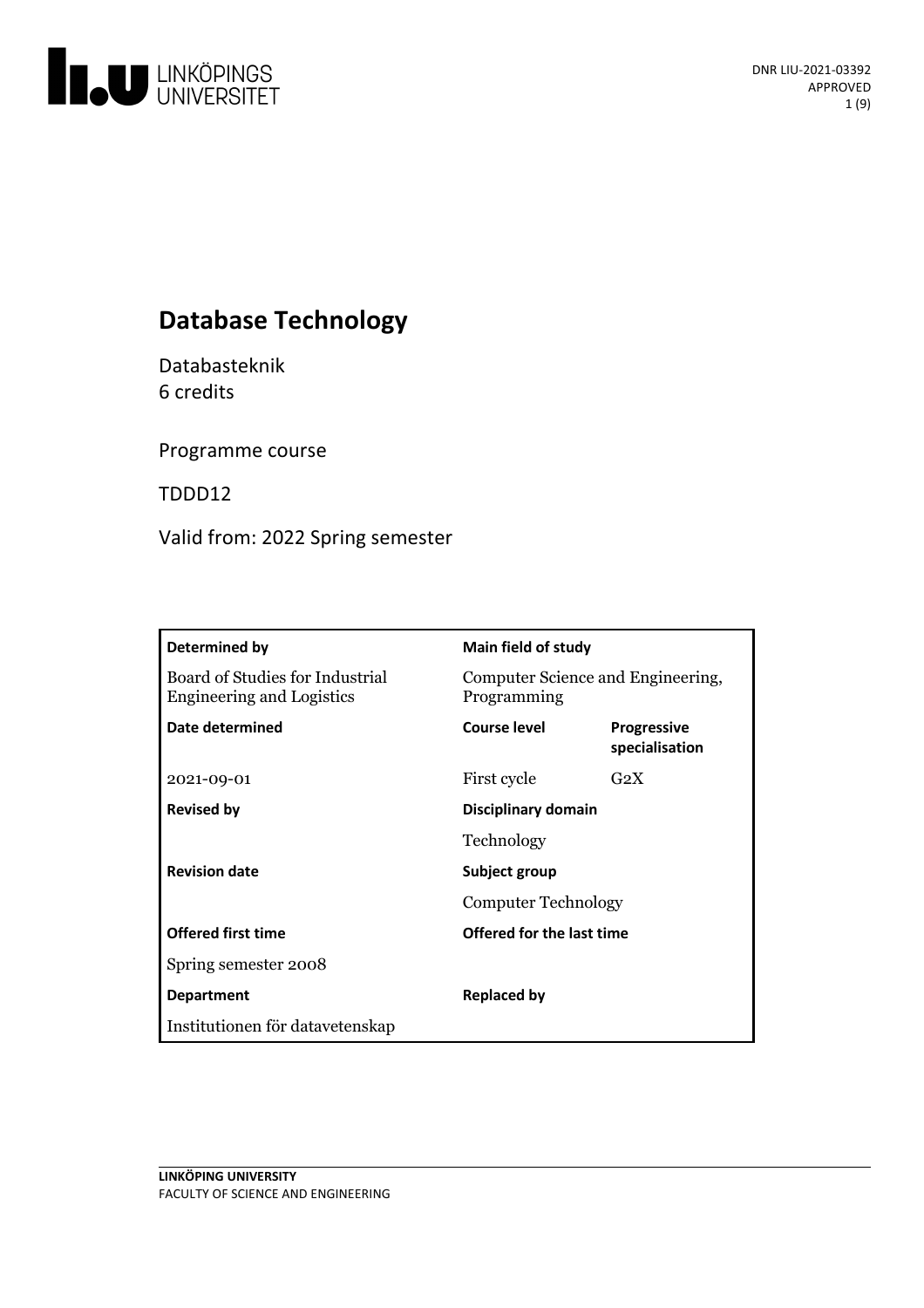# Specific information

May not be included in the same degree as TDDD37, TDDD46 or TDDD81.

# Course offered for

- Master of Science in Design and Product Development
- Master of Science in Energy Environment Management
- Master of Science in Mechanical Engineering
- Master of Science in Applied Physics and Electrical Engineering
- Master of Science in Applied Physics and Electrical Engineering International
- Master of Science in Industrial Engineering and Management International
- Bachelor's Programme in Mathematics
- Bachelor of Science in Computer Engineering
- Bachelor's Programme in Programming
- Master's Programme in Mathematics

# **Prerequisites**

Basic programming and Data structures and algorithms.

# Intended learning outcomes

The aim of this course is to give a thorough introduction to the theoretical and practical issues underlying the design and implementation of modern database systems. After the completion of the course you should be able to:

- explain and use important terminology in text-based information
- management in a correct way.<br>• design a data model using EER diagrams.<br>• design and use a relational database.
- 
- explain the theory behind the relational model and how this affects good design of databases.<br>• explain which file structures in the database management system can be
- 
- 
- used to implement <sup>a</sup> database system. explain the basic principles for indexing <sup>a</sup> database. explain which problems can occur when several users use the database and
- explain how a database can guarantee persistence of data.

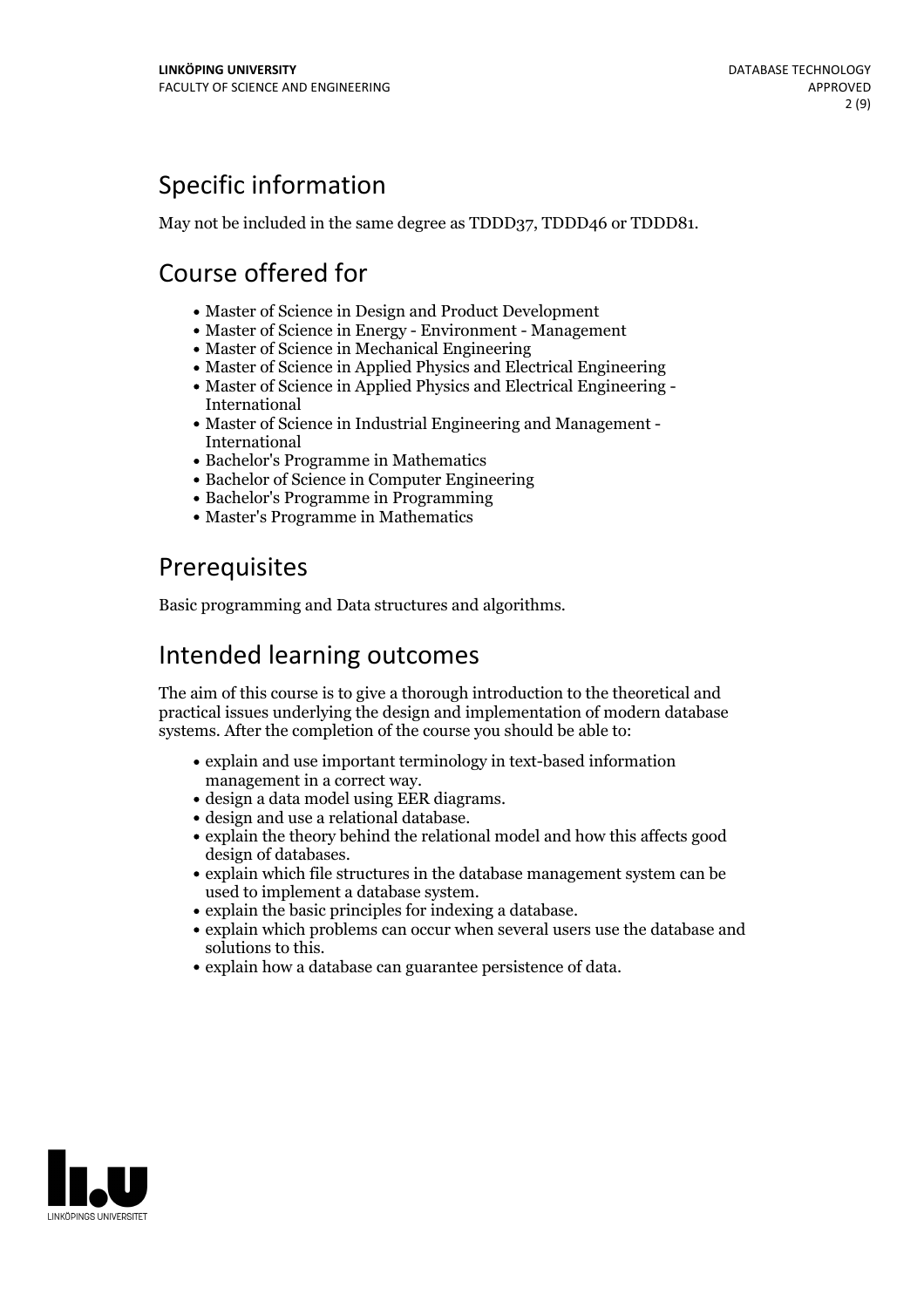## Course content

Principles for general database management systems: DBMS, Methods for database design and use. Datamodelling with ER, Relational databases, Datastructures for databases, SQL, Relational algebra, query optimization, transactions, serialisation, concurrency.

# Teaching and working methods

The course consists of lectures, laboratory work and a project. Lectures are devoted to theory and techniques. Database design and implementation techniques are practised in the laboratory work.

## Examination

| TEN <sub>1</sub> | Written examination | 3 credits | U, 3, 4, 5 |
|------------------|---------------------|-----------|------------|
| LAB <sub>1</sub> | Laboratory work     | 3 credits | U.G        |

## Grades

Four-grade scale, LiU, U, 3, 4, 5

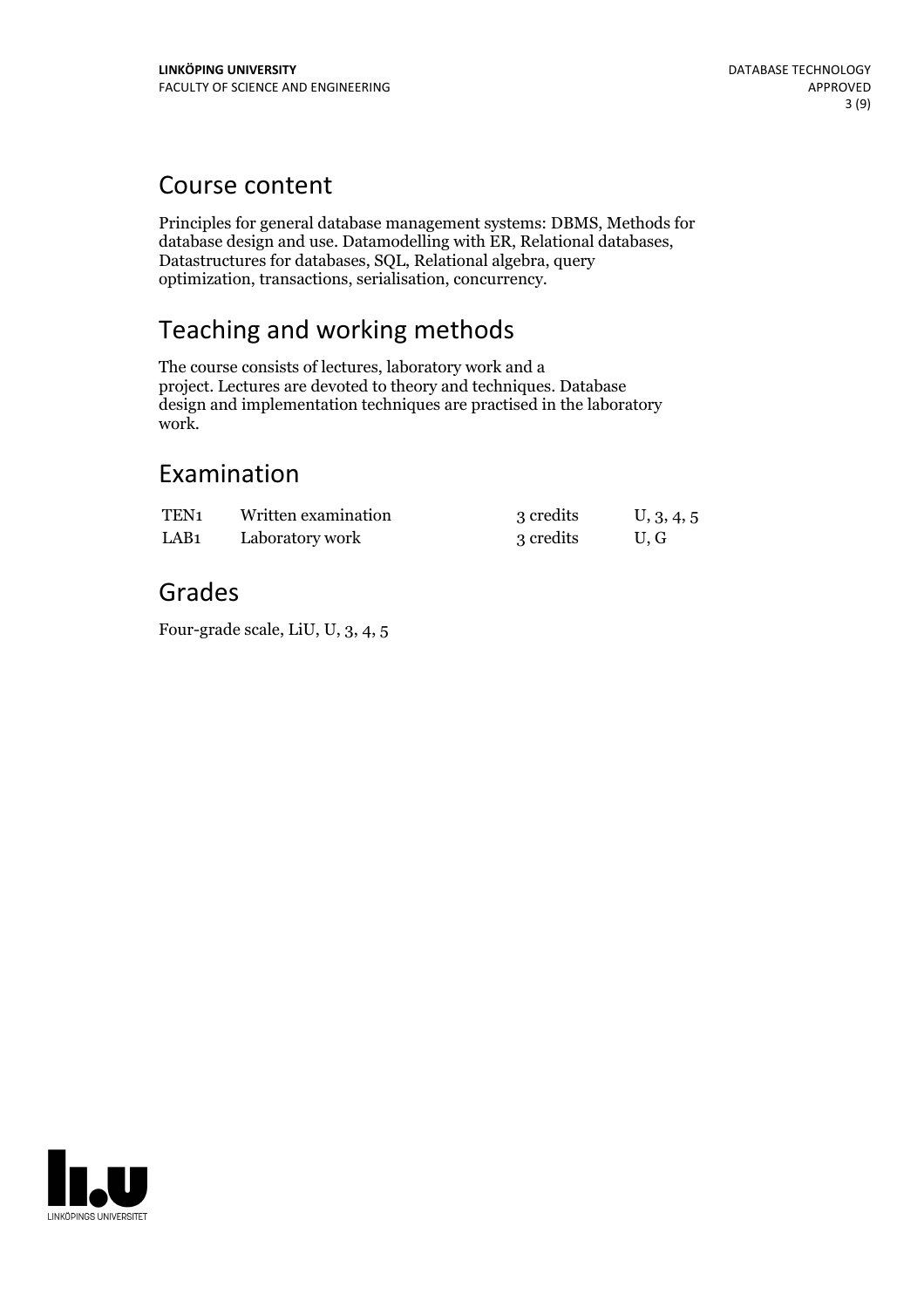## Other information

Supplementary courses: Advanced Data Models and Databases; data mining

### **About teaching and examination language**

The teaching language is presented in the Overview tab for each course. The examination language relates to the teaching language as follows:

- If teaching language is "Swedish", the course as a whole could be given in Swedish, or partly in English. Examination language is Swedish, but parts
- of the examination can be in English. If teaching language is "English", the course as <sup>a</sup> whole is taught in English. Examination language is English. If teaching language is "Swedish/English", the course as <sup>a</sup> whole will be
- taught in English if students without prior knowledge of the Swedish language participate. Examination language is Swedish or English depending on teaching language.

### **Other**

The course is conducted in a manner where both men's and women's experience and knowledge are made visible and developed.

The planning and implementation of a course should correspond to the course syllabus. The course evaluation should therefore be conducted with the course syllabus as a starting point.

If special circumstances prevail, the vice-chancellor may in a special decision specify the preconditions for temporary deviations from this course syllabus, and delegate the right to take such decisions.

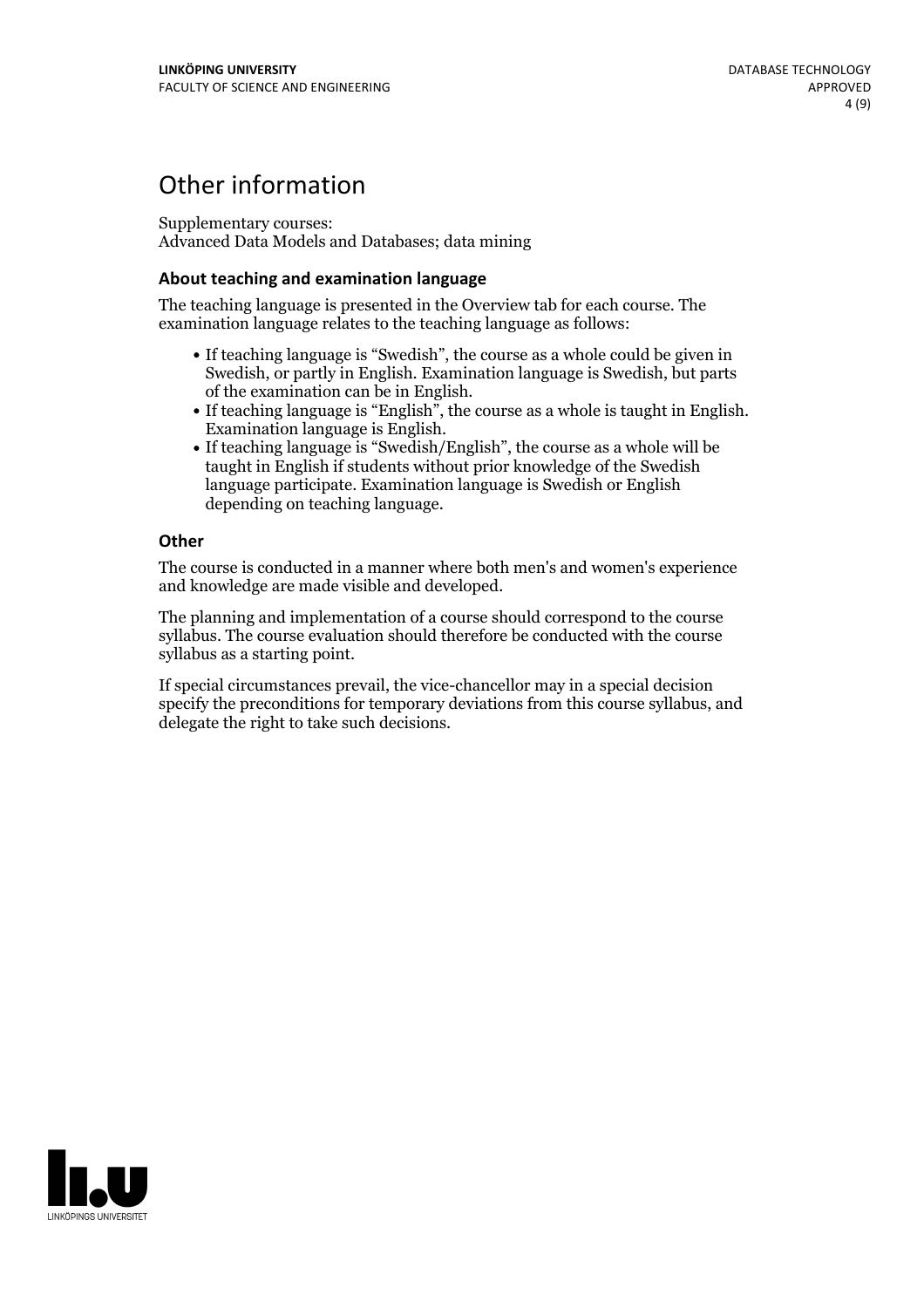# **Common rules**

### Course syllabus

A syllabus must be established for each course. The syllabus specifies the aim and contents of the course, and the prior knowledge that a student must have in order to be able to benefit from the course.

### Timetabling

Courses are timetabled after a decision has been made for this course concerning its assignment to a timetable module.

### Interruption in and deregistration from a course

The LiU decision, Guidelines concerning confirmation of participation in education (Dnr LiU-2020-02256), states that interruptions in study are to be recorded in Ladok. Thus, all students who do not participate in a course for which they have registered must record the interruption, such that the registration on the course can be removed. Deregistration from or interrupting a course is carried out using <sup>a</sup> web-based form: https://www.lith.liu.se/for- [studenter/kurskomplettering?l=en.](https://www.lith.liu.se/for-studenter/kurskomplettering?l=en)

### Cancelled courses and changes to the course syllabus

Courses with few participants (fewer than 10) may be cancelled or organised in a manner that differs from that stated in the course syllabus. The Dean is to deliberate and decide whether a course is to be cancelled or changed from the course syllabus.

### Guidelines relating to examinations and examiners

For details, see Guidelines for education and examination for first-cycle and second-cycle education at Linköping University, Dnr LiU-2020-04501 [\(http://styrdokument.liu.se/Regelsamling/VisaBeslut/917592\)](http://styrdokument.liu.se/Regelsamling/VisaBeslut/917592).

An examiner must be employed as a teacher at LiU according to the LiU Regulations for Appointments, Dnr LiU-2021-01204 [\(https://styrdokument.liu.se/Regelsamling/VisaBeslut/622784](https://styrdokument.liu.se/Regelsamling/VisaBeslut/622784)). For courses in second-cycle, the following teachers can be appointed as examiner: Professor (including Adjunct and Visiting Professor), Associate Professor (including Adjunct), Senior Lecturer (including Adjunct and Visiting Senior Lecturer), Research Fellow, or Postdoc. For courses in first-cycle, Assistant Lecturer (including Adjunct and Visiting Assistant Lecturer) can also be appointed as examiner in addition to those listed for second-cycle courses. In exceptional cases, a Part-time Lecturer can also be appointed as an examiner at both first- and second cycle, see Delegation of authority for the Board of Faculty of Science and Engineering.

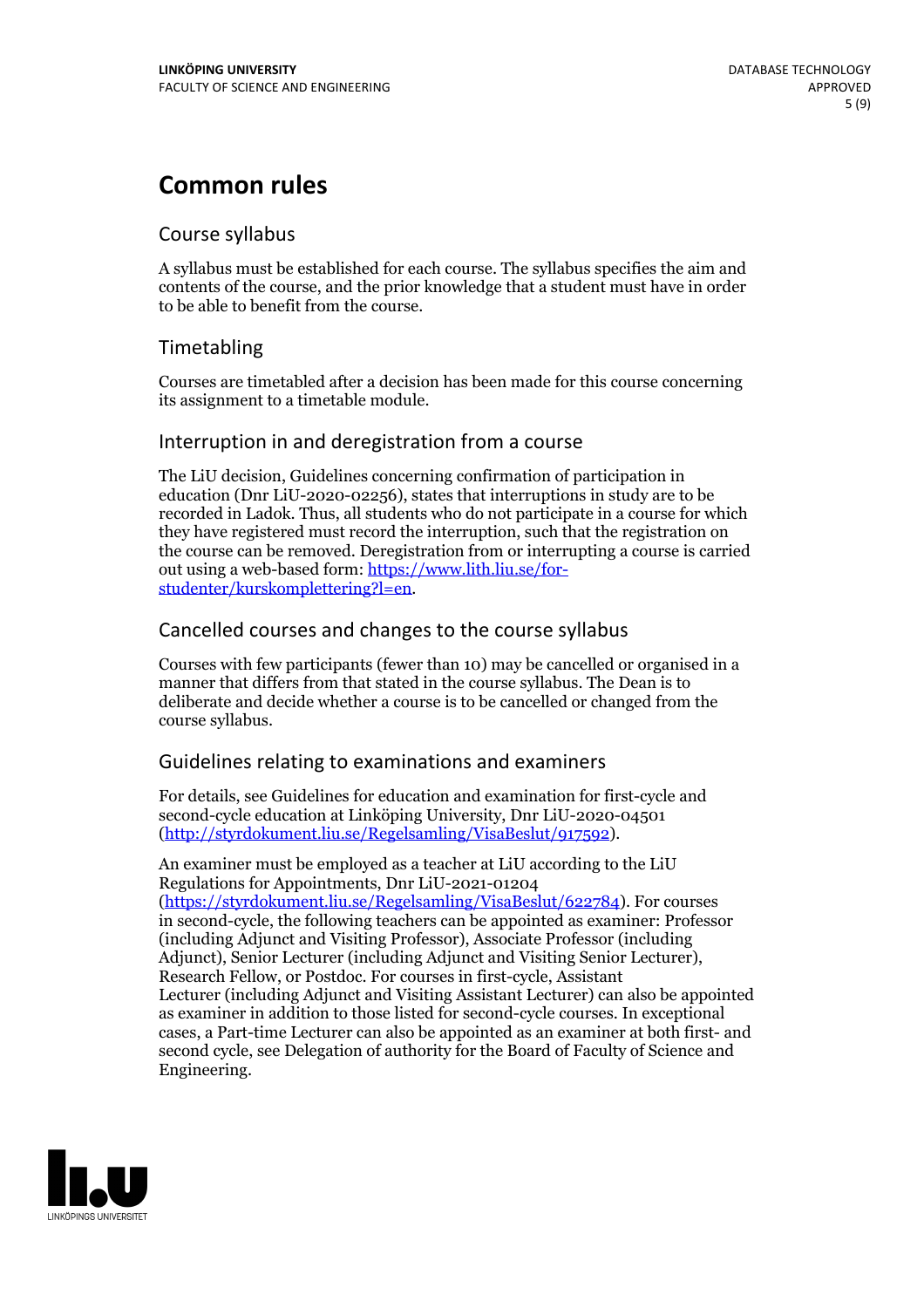## Forms of examination

### **Principles for examination**

Written and oral examinations and digital and computer-based examinations are held at least three times a year: once immediately after the end of the course, once in August, and once (usually) in one of the re-examination periods. Examinations held at other times are to follow a decision of the faculty programme board.

Principles for examination scheduling for courses that follow the study periods:

- courses given in VT1 are examined for the first time in March, with re-examination in June and August
- courses given in VT2 are examined for the first time in May, with re-examination in August and October
- courses given in HT1 are examined for the first time in October, with re-examination in January and August
- courses given in HT2 are examined for the first time in January, with re-examination in March and in August.

The examination schedule is based on the structure of timetable modules, but there may be deviations from this, mainly in the case of courses that are studied and examined for several programmes and in lower grades (i.e. 1 and 2).

Examinations for courses that the faculty programme board has decided are to be held in alternate years are held three times during the school year in which the course is given according to the principles stated above.

Examinations for courses that are cancelled orrescheduled such that they are not given in one or several years are held three times during the year that immediately follows the course, with examination scheduling that corresponds to the scheduling that was in force before the course was cancelled or rescheduled.

When a course, or a written examination (TEN, DIT, DAT), is given for the last time, the regular examination and two re-examinations will be offered. Thereafter, examinations are phased out by offering three examinations during the following academic year at the same times as the examinations in any substitute course. If there is no substitute course, three examinations will be offered during re- examination periods during the following academic year. Other examination times are decided by the faculty programme board. In all cases above, the examination is also offered one more time during the academic year after the following, unless the faculty programme board decides otherwise. In total, 6 re-examinations are offered, of which 2 are regular re-examinations. In the examination registration system, the examinations given for the penultimate time and the last time are denoted.

If a course is given during several periods of the year (for programmes, or on different occasions for different programmes) the faculty programme board or boards determine together the scheduling and frequency of re-examination occasions.

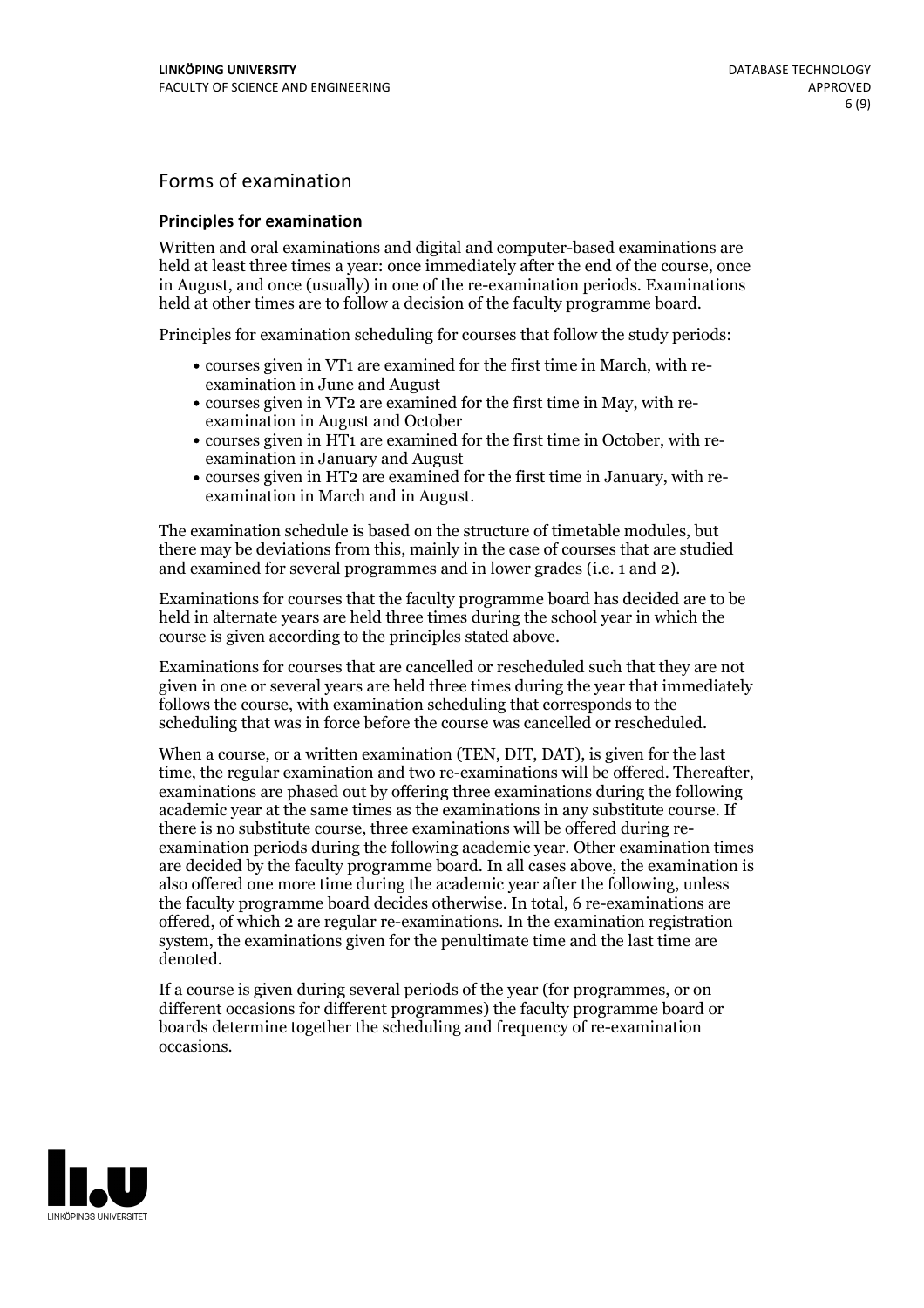### **Retakes of other forms of examination**

Regulations concerning retakes of other forms of examination than written examinations and digital and computer-based examinations are given in the LiU guidelines for examinations and examiners, [http://styrdokument.liu.se/Regelsamling/VisaBeslut/917592.](http://styrdokument.liu.se/Regelsamling/VisaBeslut/917592)

#### **Course closure**

For Decision on Routines for Administration of the Discontinuation of Educational Programs, Freestanding Courses and Courses in Programs, see DNR LiU-2021-04782. After a decision on closure and after the end of the discontinuation period, the students are referred to a replacement course (or similar) according to information in the course syllabus or programme syllabus. If a student has passed some part/parts of a closed program course but not all, and there is an at least partially replacing course, an assessment of crediting can be made. Any crediting of course components is made by the examiner.

#### **Registration for examination**

In order to take an written, digital or computer-based examination, registration in advance is mandatory, see decision in the university's rule book [https://styrdokument.liu.se/Regelsamling/VisaBeslut/622682.](https://styrdokument.liu.se/Regelsamling/VisaBeslut/622682) An unregistered student can thus not be offered a place. The registration is done at the Student Portal or in the LiU-app during the registration period. The registration period opens 30 days before the date of the examination and closes 10 days before the date of the examination. Candidates are informed of the location of the examination by email, four days in advance.

#### **Code of conduct for students during examinations**

Details are given in a decision in the university's rule book: <http://styrdokument.liu.se/Regelsamling/VisaBeslut/622682>.

#### **Retakes for higher grade**

Students at the Institute of Technology at LiU have the right to retake written examinations and digital and computer-based examinations in an attempt to achieve a higher grade. This is valid for all examination components with code "TEN", "DIT" and "DAT". The same right may not be exercised for other examination components, unless otherwise specified in the course syllabus.

A retake is not possible on courses that are included in an issued degree diploma.

#### **Grades**

The grades that are preferably to be used are Fail (U), Pass (3), Pass not without distinction  $(4)$  and Pass with distinction  $(5)$ .

- Grades U, 3, 4, 5 are to be awarded for courses that have written or digital examinations.<br>• Grades Fail (U) and Pass (G) may be awarded for courses with a large
- degree of practical components such as laboratory work, project work and

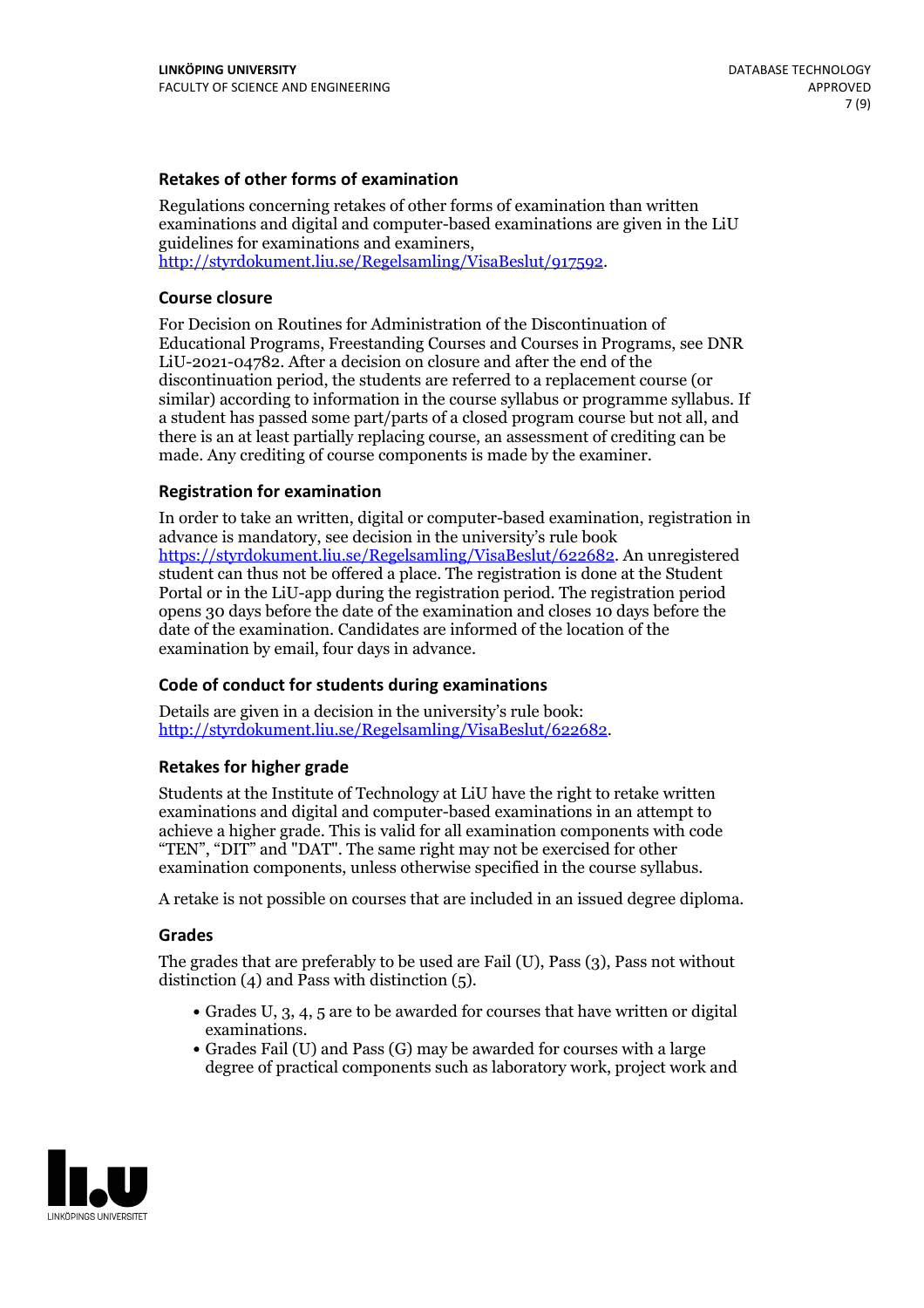group work.<br>• Grades Fail (U) and Pass (G) are to be used for degree projects and other independent work.

### **Examination components**

The following examination components and associated module codes are used at the Faculty of Science and Engineering:

- Grades U, 3, 4, 5 are to be awarded for written examinations (TEN) and
- digital examinations (DIT).<br>• Examination components for which the grades Fail (U) and Pass (G) may be awarded are laboratory work (LAB), project work (PRA), preparatory written examination (KTR), digital preparatory written examination (DIK), oral examination (MUN), computer-based examination (DAT), home
- assignment (HEM), and assignment (UPG).<br>• Students receive grades either Fail (U) or Pass (G) for other examination components in which the examination criteria are satisfied principally through active attendance such as tutorial group (BAS) or examination item
- (MOM).<br>• Grades Fail (U) and Pass (G) are to be used for the examination components Opposition (OPPO) and Attendance at thesis presentation (AUSK) (i.e. part of the degree project).

In general, the following applies:

- 
- Mandatory course components must be scored and given <sup>a</sup> module code. Examination components that are not scored, cannot be mandatory. Hence, it is voluntary to participate in these examinations, and the voluntariness must be clearly stated. Additionally, if there are any associated conditions to
- the examination component, these must be clearly stated as well.<br>• For courses with more than one examination component with grades U,3,4,5, it shall be clearly stated how the final grade is weighted.

For mandatory components, the following applies (in accordance with the LiU Guidelines for education and examination for first-cycle and second-cycle education at Linköping University,<br>[http://styrdokument.liu.se/Regelsamling/VisaBeslut/917592\)](http://styrdokument.liu.se/Regelsamling/VisaBeslut/917592):

If special circumstances prevail, and if it is possible with consideration of the nature of the compulsory component, the examiner may decide to replace the compulsory component with another equivalent component.

For possibilities to alternative forms of examinations, the following applies (in accordance with the LiU Guidelines for education and examination for first-cycle [http://styrdokument.liu.se/Regelsamling/VisaBeslut/917592\)](http://styrdokument.liu.se/Regelsamling/VisaBeslut/917592):

If the LiU coordinator for students with disabilities has granted a student the right to an adapted examination for a written examination in an examination hall, the student has the right to it.